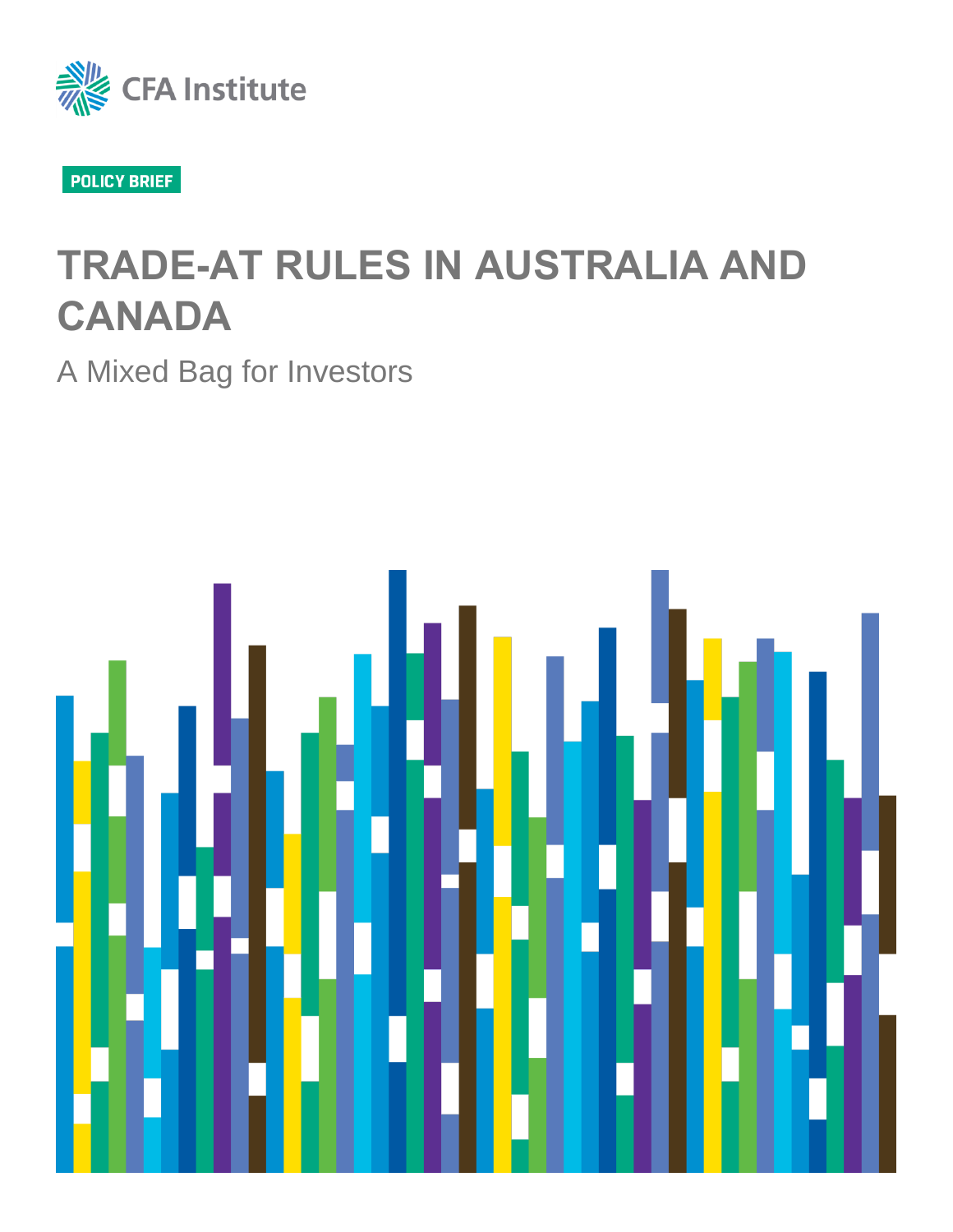# **TRADE-AT RULES IN AUSTRALIA AND CANADA**

# A Mixed Bag for Investors

## **Overview**

For decades, brokers have dealt with below-block-size investor orders in a system known as "internalization." Under this system, brokers execute customer orders either by buying into, or selling from, the brokers' own inventories, or by directing the trade to an internalized pool of customer orders wherein the orders trade against other customer orders within the pool. By keeping these orders in-house in this manner, brokers avoid paying the fees charged by exchanges, thus reducing the cost of trading for their customers, as well as by earning the spread between the bid and offer, or some point in between. They also benefit from seeing the order flow and selecting which orders to internalize and which to send to a lit exchange.

While the internalized pools are similar in function to traditional multilateral exchanges — the orders of many buyers and sellers meet and trade in one place — the broker system has one very important conflict of interest. They can use the information gleaned from this order flow to selectively internalize, or preference, only those orders that are profitable to do so. As a consequence, internalizers have first rights on trading against orders within their systems, thus undermining investors submitting limit orders on lit venues.

The effects of this system came to notice in the United States when the Securities and Exchange Commission (SEC) noted the practice in its *Concept Release on [Equity Market Structure](http://www.sec.gov/rules/concept/2010/34-61358.pdf)*, published in early 2010. The report estimated broker internalization at approximately 17.5% of the market<sup>1</sup>, compared with 7.5% for institutional dark pools. It also suggested that most, if not all, individual investor order flow was handled this way through such mechanisms as payment for order flow — where big brokers purchase and aggregate orders from smaller brokers. The SEC asked whether it should consider adoption of a "trade-at" rule to "prohibit any trading center from executing a trade at the price of the [national best bid or offer, or NBBO] unless the trading center was displaying that price at the time it received the incoming contra-side order."

On 15 October 2012, Canada introduced the first broad-based trade-at rule, requiring all dark markets to provide meaningful price improvement when executing dark orders. Australia followed suit less than a year later, introducing a version applicable to all dark markets in that country on 26 May 2013. The SEC has since incorporated a trade-at rule into its proposed tick-size pilot program for small-cap equities, with a planned introduction in 2015.

To study the real-world effects of trade-at rules and to gauge their usefulness as a means of dealing with broker internalization elsewhere in the world, CFA Institute commissioned Sean Foley of the University of Sydney and Tālis J. Putniņš of the University of Technology Sydney and Stockholm School of Economics in Riga. Their study, *[Regulatory efforts to reduce dark trading in Canada and Australia: How have the](https://www.cfainstitute.org/-/media/documents/support/advocacy/trade-at-rule-report.ashx)[y](http://www.cfainstitute.org/learning/products/publications/contributed/Pages/regulatory_efforts_to_reduce_dark_trading_in_canada_and_australia__how_have_they_worked_.aspx?PageName=searchresults&ResultsPage=1)* [worked?](http://www.cfainstitute.org/learning/products/publications/contributed/Pages/regulatory_efforts_to_reduce_dark_trading_in_canada_and_australia__how_have_they_worked_.aspx?PageName=searchresults&ResultsPage=1) looked at the 250<sup>2</sup> and 200 most actively traded stocks on the Toronto Stock Exchange (TSX) Composite Index and the Australian Securities Exchange (ASX) 200 Index, respectively. They note that

 $1$  According to Tabb Group, that percentage was as high as 24% two years later; see:

[http://news.investors.com/business/040912-607087-stocks-trading-exchanges-dark-pools-growth.htm.](http://news.investors.com/business/040912-607087-stocks-trading-exchanges-dark-pools-growth.htm)<br><sup>2</sup> The authors restricted their review only to those companies that were included in the index at both the beginning and the end of the review period.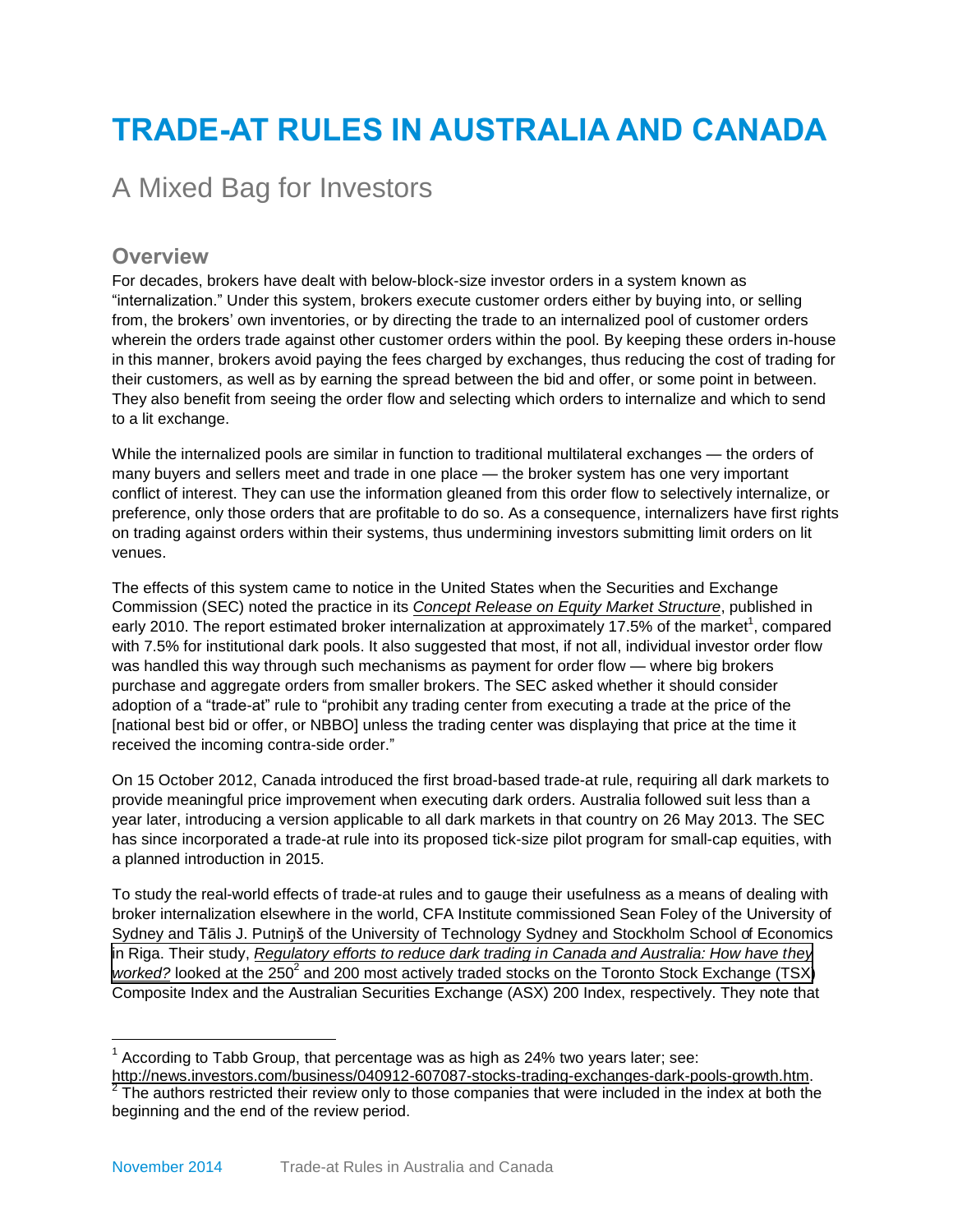

the rules in both countries required that "dark trades below block size" had to have at least one full tick of price improvement — half a tick if the spread was one tick or less.

Below we summarize their findings, and conclude with CFA Institute policy perspectives based on their research.

### **Canada: Reduction in Trading No Panacea for Investors**

Securities regulation in Canada is administered and enforced provincially for the most part, though it is largely coordinated through the work of the Canadian Securities Administrators. Oversight of the national Universal Market Integrity Rules (UMIR) is handled on a national basis; however, by the self-regulatory organization IIROC (Investment Industry Regulatory Organization of Canada.) It was **IIROC** notice 12-[0130](http://www.iiroc.ca/Documents/2012/77c0af22-004e-417d-9217-a160b3fcb5c5_en.pdf) that introduced the trade-at rule as a change to the UMIR in 2012.

One of the peculiarities of the Canadian equity market is that the order execution priority rules permit full broker-preferencing in which a broker can jump to the front of the order book to execute a trade against a standing order if the incoming order trades against a standing order from the same broker. This system has the same characteristics as broker internalization, wherein a broker's customers' trades interact solely with orders of other customers of the same broker rather than with the rest of the market. The primary difference, though, is that the trades are executed through an exchange's system rather than through the proprietary system of the broker-dealer.

Canadian equity markets already were operating under a price improvement rule, imposed on the market by TSX, in 1998. The rule disallowed internalization without price improvement. The IIROC trade-at rule was broader in scope, applying to all dark pools and dark trading, with the intention of reducing offexchange trading.

On this basis, Foley and Putniņš report, the rule was successful. They found that dark trading volume declined to a mean (median) of 8% (5%) of total dollar volume after the regulation, from 10% (8%) before, a reduction of about 20%. Likewise, dark internalization in Canada declined to 6% of total dark dollar volume, from 13% pre-rule.

However, they also found that a reduction in dark trading was no panacea for investors. The rule did not lead to an increase in average dark trade size, as one would expect if the economics of execution for smaller orders worsened, thus diverting such orders to exchanges and leaving only large block orders in dark markets. That was not the case, however. Instead, the average dark trade remained at around C\$7,100, suggesting that larger, institutional trades were not the reason behind the rise in dark trading in Canada prior to the rule being implemented. Nor did the researchers find an increased likelihood for investors to post liquidity in the lit markets.

To the contrary, Foley and Putniņš found that quoted and effective spreads $^3$  were wider after introduction of the new trade-at rule. Quoted spreads rose 5% after the rule's introduction, while effective spreads those that involve actual trades — rose 8%. The authors also found that the new rule pushed nearly all

 $3$  Effective spreads are defined as twice the difference between the actual execution price and the market quote at the time of order entry. The realized spread is based on twice the difference between the execution price and quote mid-point five minutes after the execution of the order.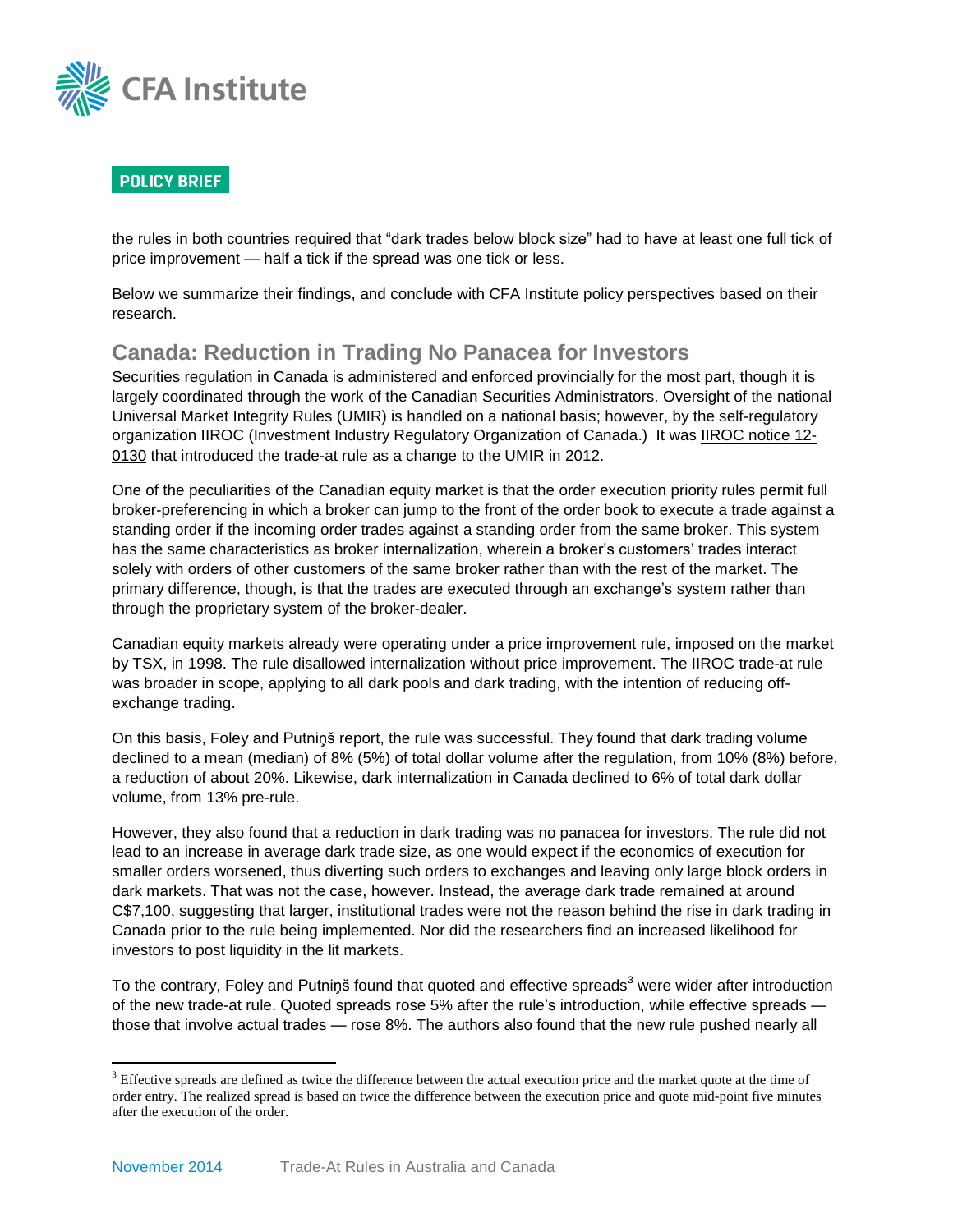

dark trades to execute at the midpoint of the NBBO, from just 24% before. In other words, dark trades that used to execute at some point above or below the bid-offer midpoint now execute almost exclusively at the midpoint, which is expected to increase quoted spreads by 2.22 basis points.

By comparison, the 1998 TSX rule that targeted internalization seemed to bring a host of positive results. A [2009 study by Larrymore and Murphy](http://onlinelibrary.wiley.com/doi/10.1111/j.1475-6803.2009.01253.x/abstract) found it led to an increase in average price improvement, reductions in spreads, lower return volatility, and greater market depth. By reducing the benefits of internalization, the authors of that study concluded, market makers were more aggressive in their pricing to obtain order flow and were able to cut spreads because of a fall in adverse selection risks. The same study also found that on-market internalization (broker preferencing) rates increased for trade sizes between 1,200 shares and 5,000 shares. As broker preferencing rates increased, spreads and volatilities declined and market depth increased.

# **Australia: Dark Trading Declines**

Australia's trade-at rule took effect on 26 May 2013, thus amending the Market Integrity Rules of the Australian Securities and Investments Commission (ASIC). The amended rule required trades below block size and exempt from pre-trade transparency requirements to provide one full tick of price improvement. The rule change included a revision to block size rules, as well. Whereas before, blocks were set at AUS\$1 million and trades could execute without any price improvement, the revision created a tiered structure with thresholds set at AUS\$1 million, AUS\$0.5 million, and AUS\$0.2 million.

Certain types of trades remain exempt from pre-trade transparency. Single crossing trades that meet the block trade thresholds are one type. Likewise, portfolio "special crossings" that include at least 10 stocks with a minimum value of at least \$200,000 for each stock, and a combined portfolio value of at least AUS\$5 million are exempt from the pre-trade transparency rules.

Foley and Putniņš found that, as in Canada, Australian dark volume declined, to a mean (median) of 11% (8%) of total dollar volume, from 18% (13%) before the rule, also a decline of around one-third of dollar volume. Dark internalization fell to 22% of dark dollar volume after introduction of the new rules, from around 63% before.

The new rules, which required at least one tick improvement compared with trades previously occurring at the NBBO, mean that brokers are no longer able to earn as much from the spread off client orders as they had before the new rule. Centre Pointe, a dark pool which had a policy of executing at the midpoint of the NBBO prior to the new rules, saw an increase in its share of dark volume to 51%, from 26% before the rule.

By contrast with Canada, however, the average size of dark trades declined in Australia, to a mean of AUS\$2,300, from AUS\$5,600 before the rule. The decline in dark volume and average dark trade size occurred simultaneously with a 40% increase in block trades on institutional crossing networks, to 14% of dollar trading volume, from 10% pre-rule. Foley and Putniņš conclude that this "migration" from dark to block trading explains some of the decrease in the dark trading share and the increase in share of volume executed as block trades.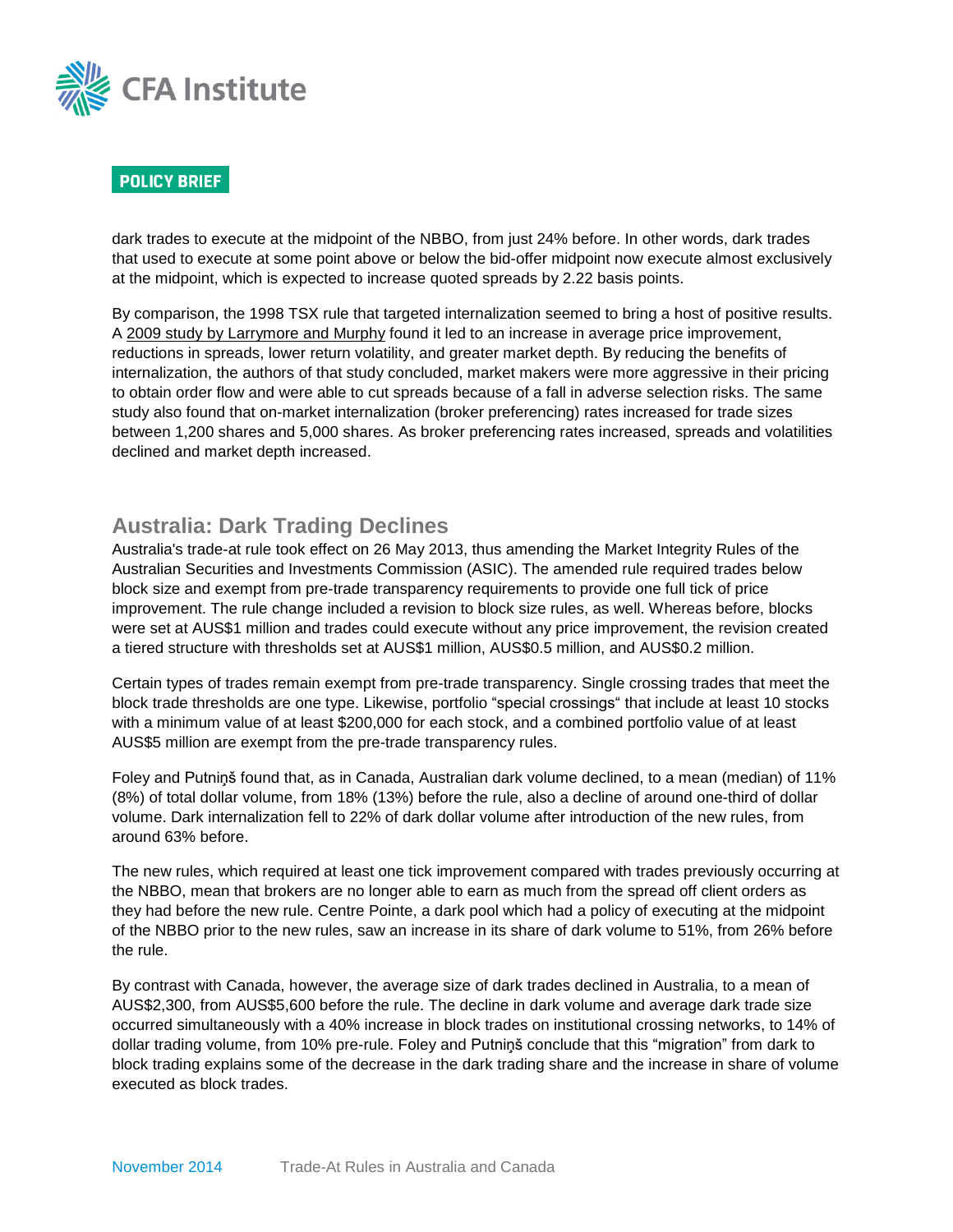

As was the case in Canada, spreads in Australia widened following introduction of the trade-at rule there. The authors estimated the increase in quoted spreads at 19%. Moreover, the median share of dark trades occurring at the midpoint of the NBBO increased to 89% of the market, from 46% before the new rule. As noted for Canada, dark trades that used to execute at some point above or below the bid-offer midpoint now execute almost exclusively at the midpoint, producing an estimated increase in quoted spreads.

### **Key Study Conclusions**

On the basis of their research, Foley and Putniņš conclude the following about the trade-at rules in Canada and Australia:

- There is no evidence that dark trading with nonmeaningful price improvement discourages lit liquidity.
- Metrics in both Canada and Australia indicate that minimum price improvement regulation is associated with an increase in spreads.
- There is no evidence of increased propensity for market participants to post lit liquidity after imposition of price improvement rules.
- Average trade sizes in dark markets were unchanged in Canada, and decreased significantly in Australia by migrating to revised block sizes.
- The regulations did reduce the amount of dark trading, ensured that dark trades provide meaningful price improvement, and reduced the amount of internalization in the dark.
- The trade-at rules do not appear to have succeeded in encouraging the posting of lit liquidity and increasing overall liquidity.

# **Europe: MiFID II Reforms**

Under the revised Markets in Financial Instruments Directive (MiFID II), which was passed into law in June 2014, dark pool "reference price" systems will be required to match orders at the mid-point of the quoted spread on a reference market (such as the primary exchange). Accordingly, these systems will be subject to a price-improvement requirement. Additionally, MiFID II introduces a double-volume cap mechanism to restrict dark trading. Trading volume in a given stock on any venue operating under a pretrade transparency "waiver" (e.g., a dark pool) cannot exceed 4% of total volume on organized venues and total trading under these waivers (across all venues) for a given stock cannot exceed 8%. The legislation is due to be implemented by January 2017.

The MiFID II reforms also introduce a new tick-size framework for European stocks, which will be calibrated to reflect the liquidity profile of the financial instrument in different markets and the average bidask spread. As such, the European tick-size framework will be flexible and introduce a range of ticks according to the price level and liquidity characteristics of stocks.

#### **United States: Tick-Size Pilot Program**

In June 2014, the SEC announced that it would write rules to implement a pilot program with regard to the size of price increments, or "ticks," for small-capitalization stocks. The proposed pilot would study and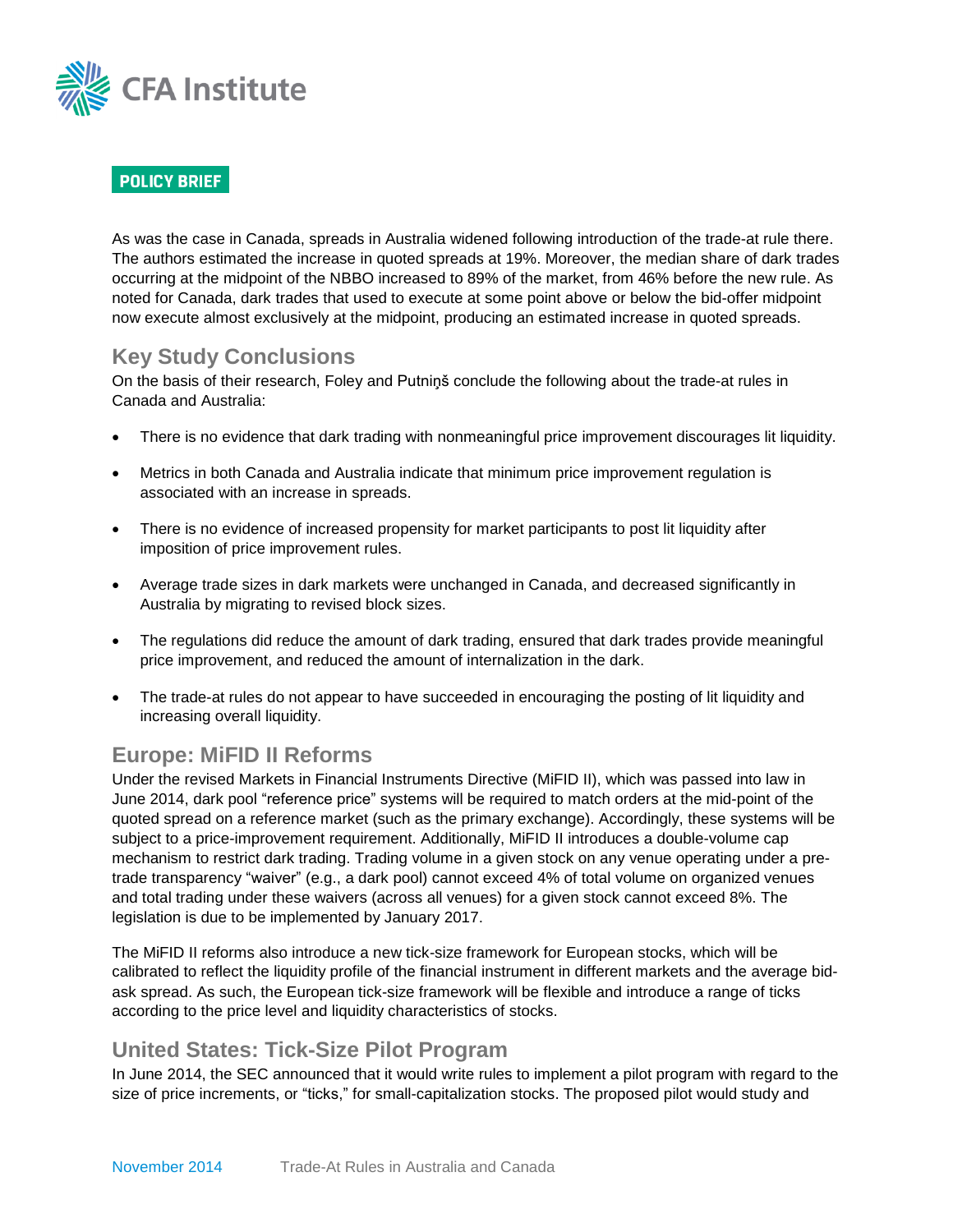

segregate the market into three groups, whereby one group would be the base case with no change in price increments. The second would introduce a five-cent tick, while the third would also have five-cent ticks, but also would require price improvement for dark orders to interact with the NBBO for each stock. This trade-at proposal would require price improvement of \$0.005.

In their conclusions, Foley and Putniņš contend that part of the problem with the trade-at rules adopted and implemented in Australia and Canada was that both markets included minimum tick sizes. Rather than increasing tick sizes, the authors suggest that the US pilot would benefit from a *decrease* in tick size. Other opinions we've heard with regard to this pilot are that the \$0.005 price improvement would be insufficient to discourage broker internalizers from operating their dark trading venues. One final matter related to the pilot is that there is concern that interest in the temporary market would not provide sufficient data to provide a clear indication of the trade-at rule's usefulness with small-cap companies. The pilot has yet to begin, and is set to last one year.

# **CFA Institute Policy Perspectives**

In 2012, CFA Institute published a report looking at the effects of dark pools on market quality. That report, *[Dark Pools, Internalization, and Equity Market Quality](https://www.cfainstitute.org/-/media/documents/article/position-paper/dark-pools-internalization-equity-market-quality.ashx)*, showed how the benefits of market competition over the past 15 years could be and were being unwound by the trend toward more and more dark trading, principally among retail and institutional investors as opposed to high-frequency traders. One of the principal policy conclusions from that report was that regulators should require meaningful price improvement for the internalization of retail orders.

In this report, Foley and Putniņš conclude that requiring meaningful price improvement for the broader market will not necessarily lead to better outcomes for investors. At the same time, they point to an [earlier](http://onlinelibrary.wiley.com/doi/10.1111/j.1475-6803.2009.01253.x/abstract)  [study by Larrymore and Murphy](http://onlinelibrary.wiley.com/doi/10.1111/j.1475-6803.2009.01253.x/abstract) that suggest that a 1998 TSX rule disallowing broker internalization, only, without price improvement, led to improved investor outcomes.

Based on these findings, we suggest the following policies:

- 1. All functionally equivalent trading venues should be subject to functionally equivalent regulation, including requirements regarding access to markets, pre- and post-trade transparency, and the fair treatment of orders. Exceptions to this principle should be allowed in cases where a venue differentiates itself according to the type or size of orders it handles and the existence or otherwise of discretion in order execution.
- 2. Regulators should specifically disallow retail internalization without meaningful price improvement of at least one tick, or half of a tick for securities priced below one primary currency unit (i.e., Euro, dollar, franc, etc.).
- 3. Regulators should continue to monitor the growth in dark trading volume and internationalization, in particular, and consider restrictions on dark orders and dark trading facilities should the magnitude of dark trading volume reach a significant level. A possible measure would be to lower the threshold at which alternative trading systems must display orders and meet general access requirements for particular stocks.